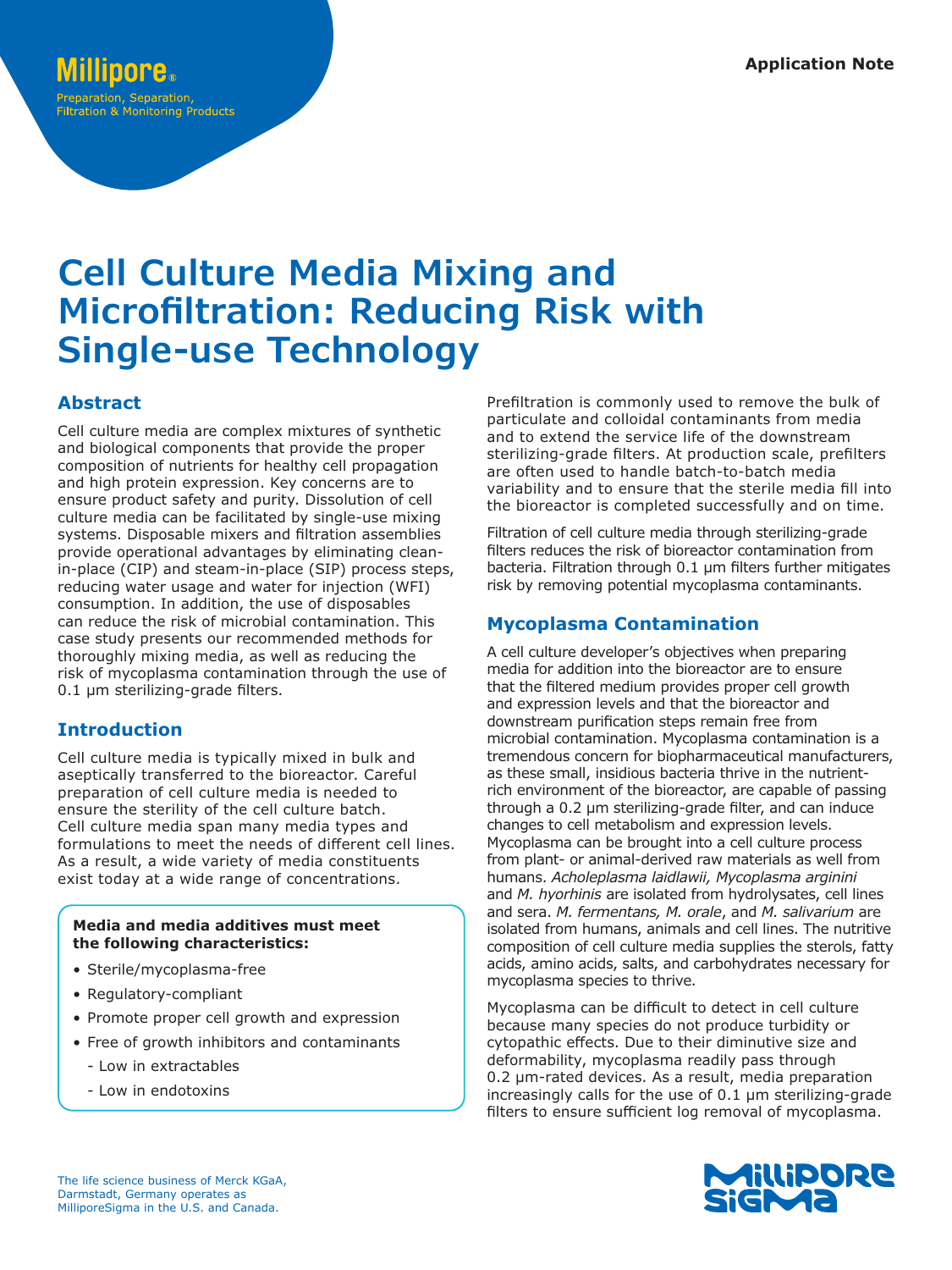## **Reducing the Risk of Mycoplasma Contamination**

For bioreactor feed applications, membrane filter devices are designed for various performance characteristics, such as capacity, permeability, and mycoplasma removal. Capacity and microbial removal should be in balance to ensure a safe and efficient process.

Evaluating filter capacity by modeling filter throughput over time is a well-known method in the industry and fairly uniform in its application. However, methods for testing a filter's capability for mycoplasma removal are evolving. As a result, testing should be performed to verify the filter's mycoplasma removal properties, using the product under actual processing conditions.

#### **Application requirements:**

#### **Process Development**

- Filtration-sizing experiments
- Evaluation of sterility/mycoplasma clearance using validated test methods

#### **Production**

- Bioburden monitoring, mycoplasma detection
- Filter robustness/ease of handling evaluations

**Figure 1** illustrates mycoplasma reduction and permeability performance among 0.1 μm-rated hydrophilic filters from three different manufacturers, using an animal component free medium. In this study, membrane samples were tested simultaneously in three separate experiments using three separate cultures of *A. laidlawii* ATCC® 23206. The average total challenge per membrane was 4.9  $\times$  10<sup>8</sup> cfu/filter and the average challenge per membrane area was  $3.5 \times 10^7$  cfu/cm<sup>2</sup>.





**Figure 1**. Mycoplasma reduction and permeability performance

Mycoplasma retention and filter permeability were dependent on the test membranes. Equivalent retention was measured with Millipore Express® SHR and Manufacturer A's PES membrane filters but Millipore Express® SHR filters had more consistent retention and less variability between tests (Tukey post-test).

Permeability (LMH/psi) of Millipore Express® SHR filters was significantly higher than that of Manufacturer A or B (ANOVA, a 0.05,  $P = 0.004$ ).

#### **Considerations for selecting a mycoplasma clearance filter:**

- Unit operation risk
- Process compatibility, filtration time
- Mycoplasma clearance
- Filtration flux and capacity
- Filter validation
- Cost of goods

### **Cell Culture Media Mixing With The Mobius® MIX 200 System**

When dissolving cell culture media, consistent mixing is essential. Mobius® single-use mixing systems are designed to maintain uniformity as exhibited in this study. This technology delivers economic and operational efficiency, saving time and increasing operational flexibility. The Mobius® MIX 200 system uses a bottom-mounted, magnetically driven impeller inside a 3-D conical single-use process container made of Pureflex™ film. This high-purity, medical-grade film was designed to provide strength and flexibility, as well as inert contact and excellent gas barrier performance. As a result Mobius® mixing containers provide high performance when engaged with the motor and electronics. Mimicking the design of traditional stainless steel vessels, the Mobius® MIX 200 system minimizes foaming, particle generation, and vessel contamination.

**Figure 2** shows the consistency of Mobius® MIX 200 system data when mixing serum-free media containing 5 g/L soy hydrolysate. Samples taken from the top and bottom ports of the Mobius® MIX 200 system and filtered through a single lot of Millipore Express® SHR membrane show similar results, demonstrating efficient mixing.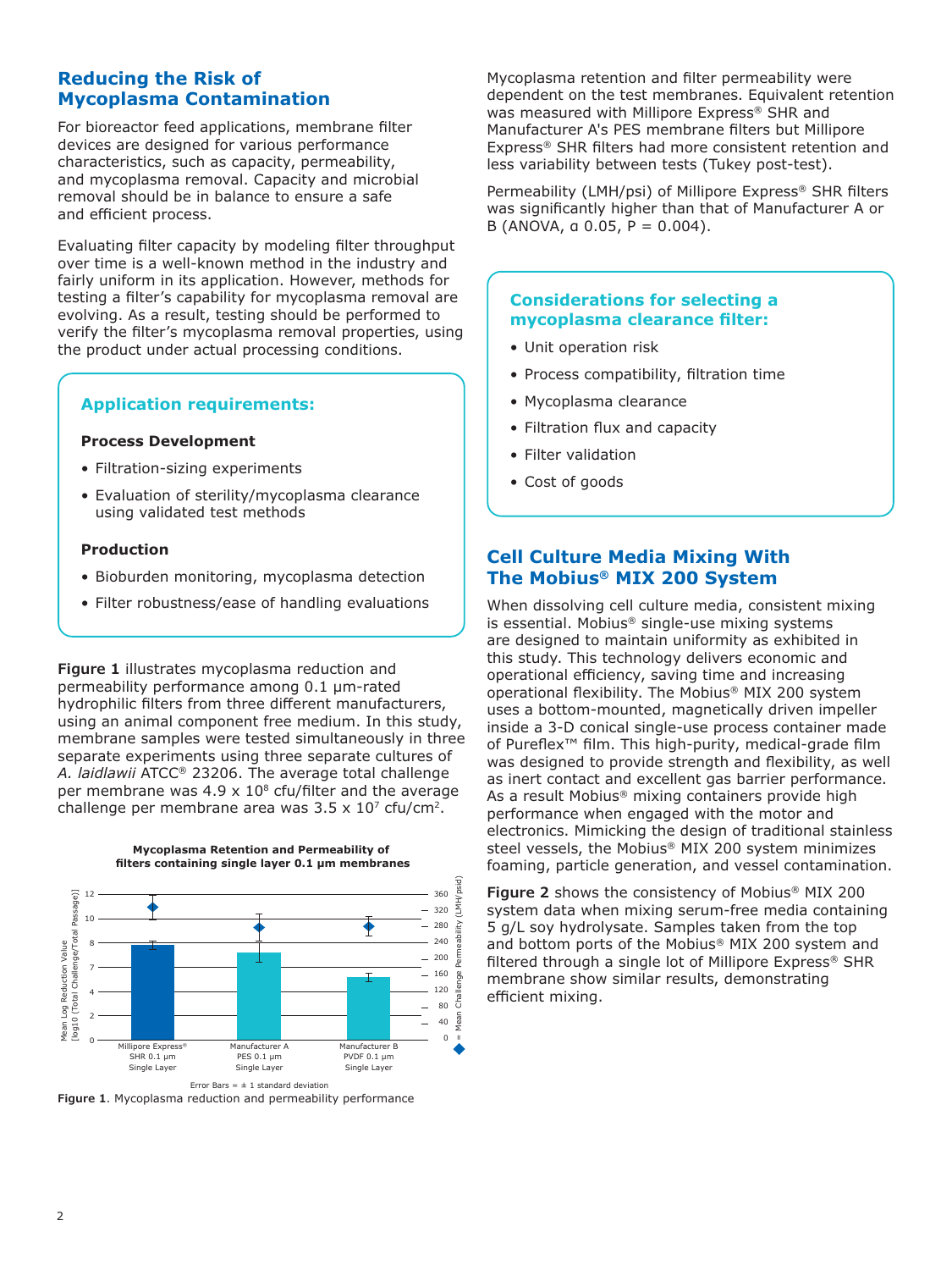

**Figure 2**. Efficient mixing of 5 g/L soy hydrolysate in water at 200 L scale.

# **Consistent Filtration Performance**

In addition to reducing the risk of mycoplasma contamination, a cell culture developer must also ensure that the filtration train is robust and can handle variations in feed and batch media. To address this need, it is recommended to characterize filter variability and to size the filtration system appropriately.

Towards this objective, we initiated a case study to mimic the way a cell culture developer would assess filter lot variability with cell culture media. Throughput testing (to at least 80% of initial flow) was performed, using three samples each (n=3) of Millipore Express® SHR 0.1 μm membrane from three different, non-contiguous lots. Throughput testing was run at 10 psi constant pressure, using one batch of 5 g/L soy hydrolysate mixed with 10 g/L DMEM. Results, shown in **Figure 3**, demonstrate that Millipore Express® SHR 0.1 μm membranes have minimal lot-to-lot variation in filterability.



**Figure 3**. The study showed Millipore Express® SHR 0.1 μm membranes provided consistent performance with minimal variation in filterability across three non-consecutive filter lots.

**Figure 4** shows Millipore Express® SHR 0.1 μm throughput performance on disks and pleated cartridge filters. Throughput testing performed with water and cell culture media on 47 mm disks and Opticap® XL3 devices showed similar results, demonstrating consistent and predictable filter performance between small and large scale device formats.

> **Millipore Express® SHR membrane throughput performance on disks and pleated devices**





**Figure 4**. Predictable, scalable throughput; 47 mm disk testing predicts device performance within 20%.

#### **Summary**

This case study demonstrates the robustness and capability of the single-use Mobius® MIX 200 disposable mixing technology and sterilizing-grade, mycoplasma clearance filters with Millipore Express® SHR 0.1 μm membrane to meet a cell culture developer's needs for improved process efficiency and reduced risk of microbial contamination.